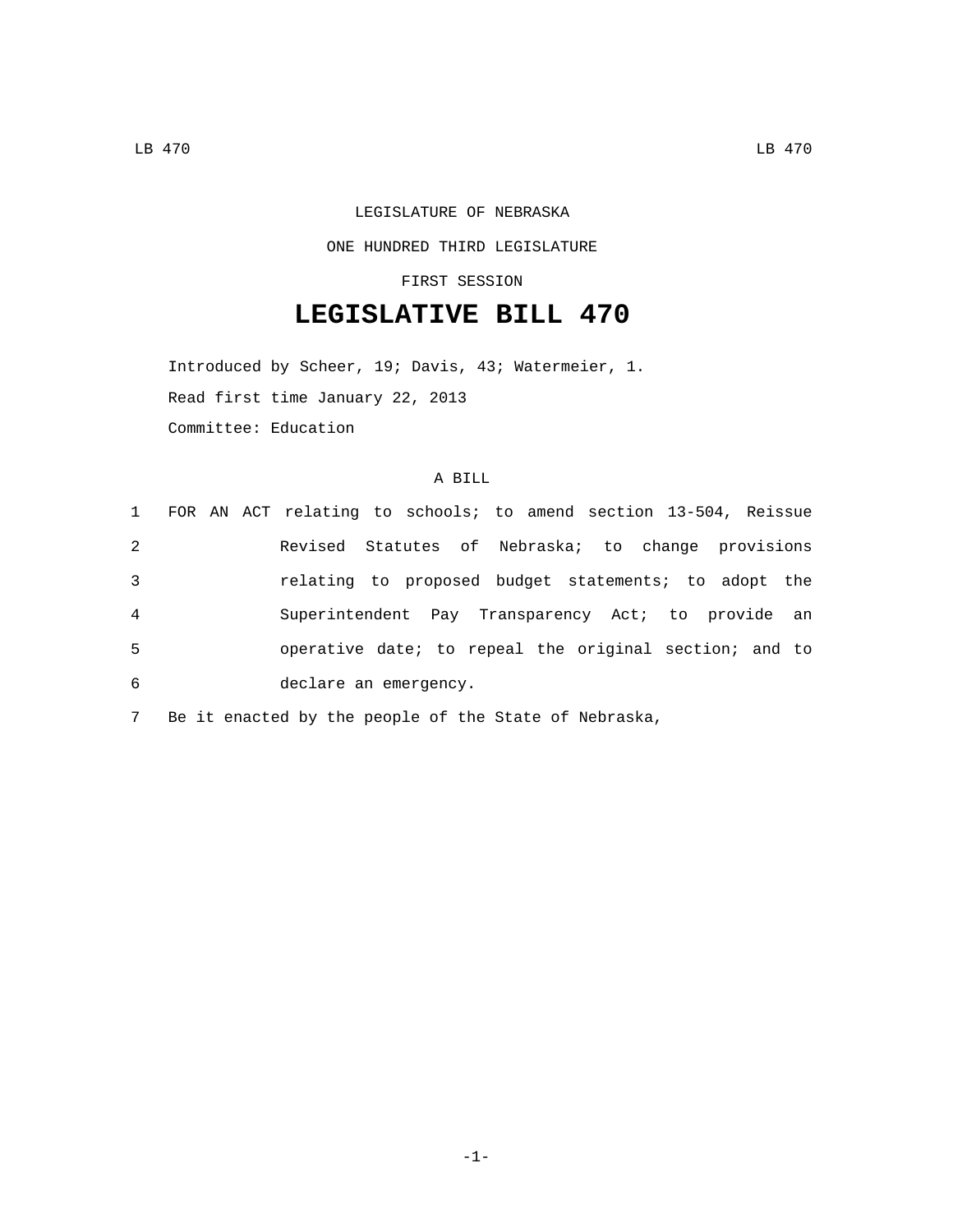LB 470 LB 470

 Section 1. Section 13-504, Reissue Revised Statutes of 2 Nebraska, is amended to read:

 13-504 (1) Each governing body shall annually prepare a proposed budget statement on forms prescribed and furnished by the auditor. The proposed budget statement shall be made available to the public by the political subdivision prior to publication of the notice of the hearing on the proposed budget statement pursuant to section 13-506. A proposed budget statement shall contain the following information, except as provided by state law:

 (a) For the immediately preceding fiscal year, the revenue from all sources, including motor vehicle taxes, other than revenue received from personal and real property taxation, allocated to the funds and separately stated as to each such source: The unencumbered cash balance at the beginning and end of the year; the amount received by taxation of personal and real property; and the 16 amount of actual expenditures;

 (b) For the current fiscal year, actual and estimated revenue from all sources, including motor vehicle taxes, allocated to the funds and separately stated as to each such source: The actual unencumbered cash balance available at the beginning of the year; the amount received from personal and real property taxation; and the amount of actual and estimated expenditures, whichever is applicable. Such statement shall contain the cash reserve for each fiscal year and shall note whether or not such reserve is encumbered. Such cash reserve projections shall be based upon the actual experience of

-2-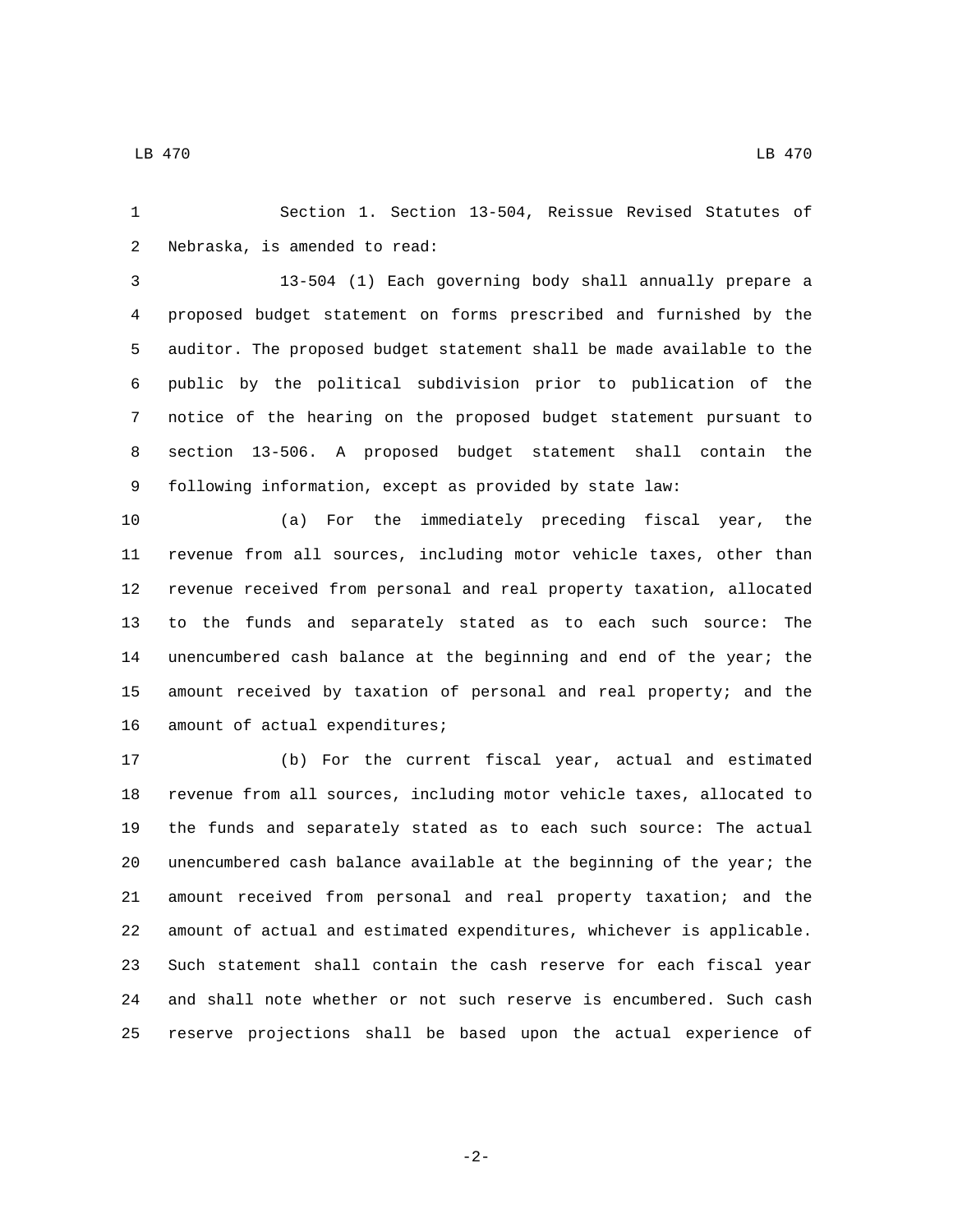prior years. The cash reserve shall not exceed fifty percent of the total budget adopted exclusive of capital outlay items;

 (c) For the immediately ensuing fiscal year, an estimate of revenue from all sources, including motor vehicle taxes, other than revenue to be received from taxation of personal and real property, separately stated as to each such source: The actual or estimated unencumbered cash balances, whichever is applicable, to be available at the beginning of the year; the amounts proposed to be expended during the year; and the amount of cash reserve, based on actual experience of prior years, which cash reserve shall not exceed fifty percent of the total budget adopted exclusive of capital outlay 12 items;

 (d) A statement setting out separately the amount sought to be raised from the levy of a tax on the taxable value of real property (i) for the purpose of paying the principal or interest on bonds issued by the governing body and (ii) for all other purposes;

 (e) A uniform summary of the proposed budget statement, including each proprietary function fund included in a separate proprietary budget statement prepared pursuant to the Municipal Proprietary Function Act, and a grand total of all funds maintained 21 by the governing body; and

 (f) For municipalities, a list of the proprietary functions which are not included in the budget statement. Such proprietary functions shall have a separate budget statement which is approved by the city council or village board as provided in the

-3-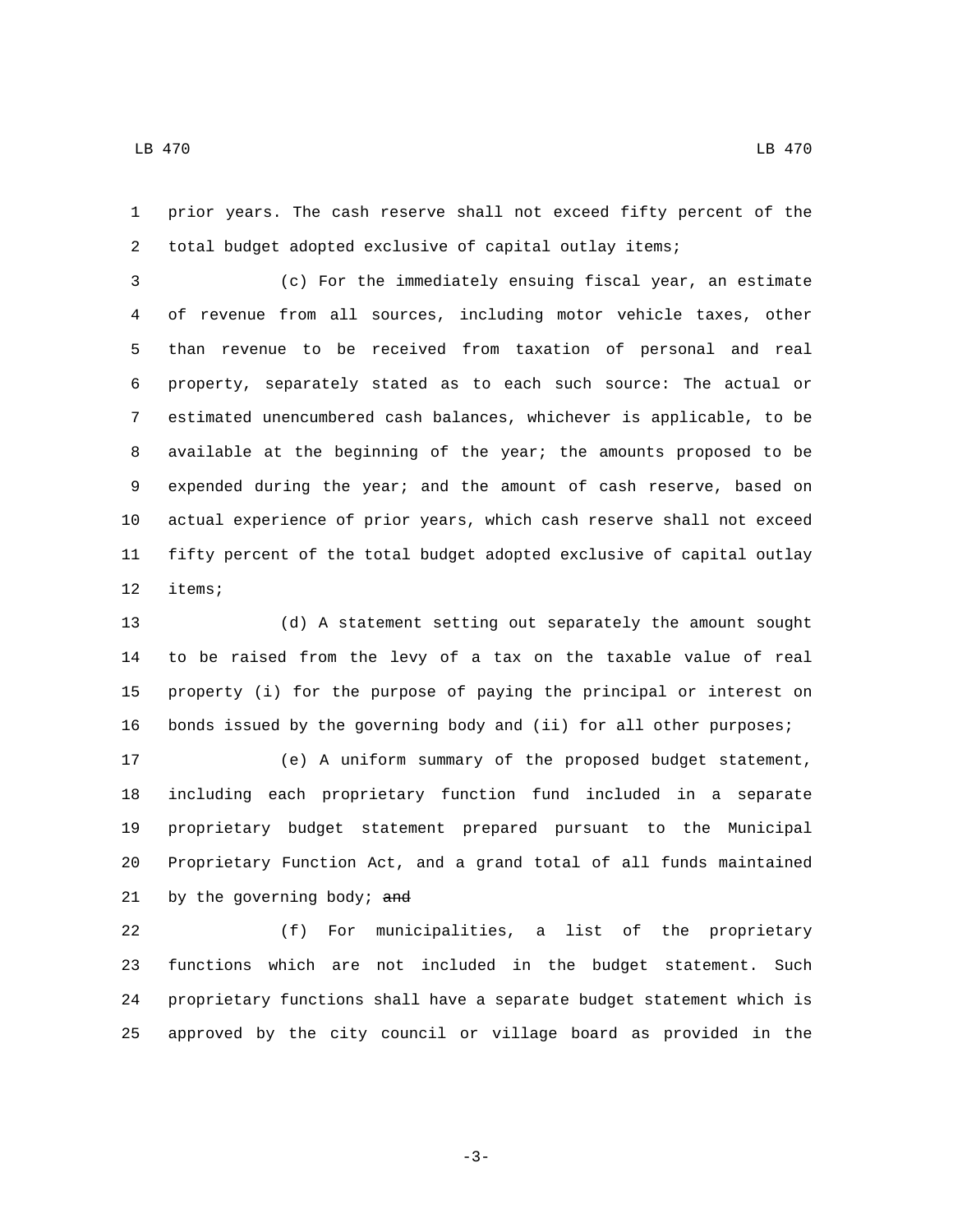1 Municipal Proprietary Function Act; and  $\tau$ 

 (g) For school districts, a separate identification of all costs which are reasonably anticipated to be incurred as a result of the approval of a contract for superintendent services rendered to such school district or the approval of any amendment to such a 6 contract.

 (2) The actual or estimated unencumbered cash balance required to be included in the budget statement by this section shall include deposits and investments of the political subdivision as well as any funds held by the county treasurer for the political subdivision and shall be accurately stated on the proposed budget 12 statement.

 (3) The political subdivision shall correct any material errors in the budget statement detected by the auditor or by other sources.15

 Sec. 2. Sections 2 to 6 of this act shall be known and 17 may be cited as the Superintendent Pay Transparency Act.

 Sec. 3. Before the school board of any school district approves a contract for superintendent services to be rendered to 20 such school district or approves any amendment to such a contract, 21 the school board shall publish a copy of such contract or amendment and a reasonable estimate of all current and future costs to the 23 school district if the contract or amendment were to be approved at least five days before the meeting of the school board at which such contract or amendment will be considered. Such publication shall also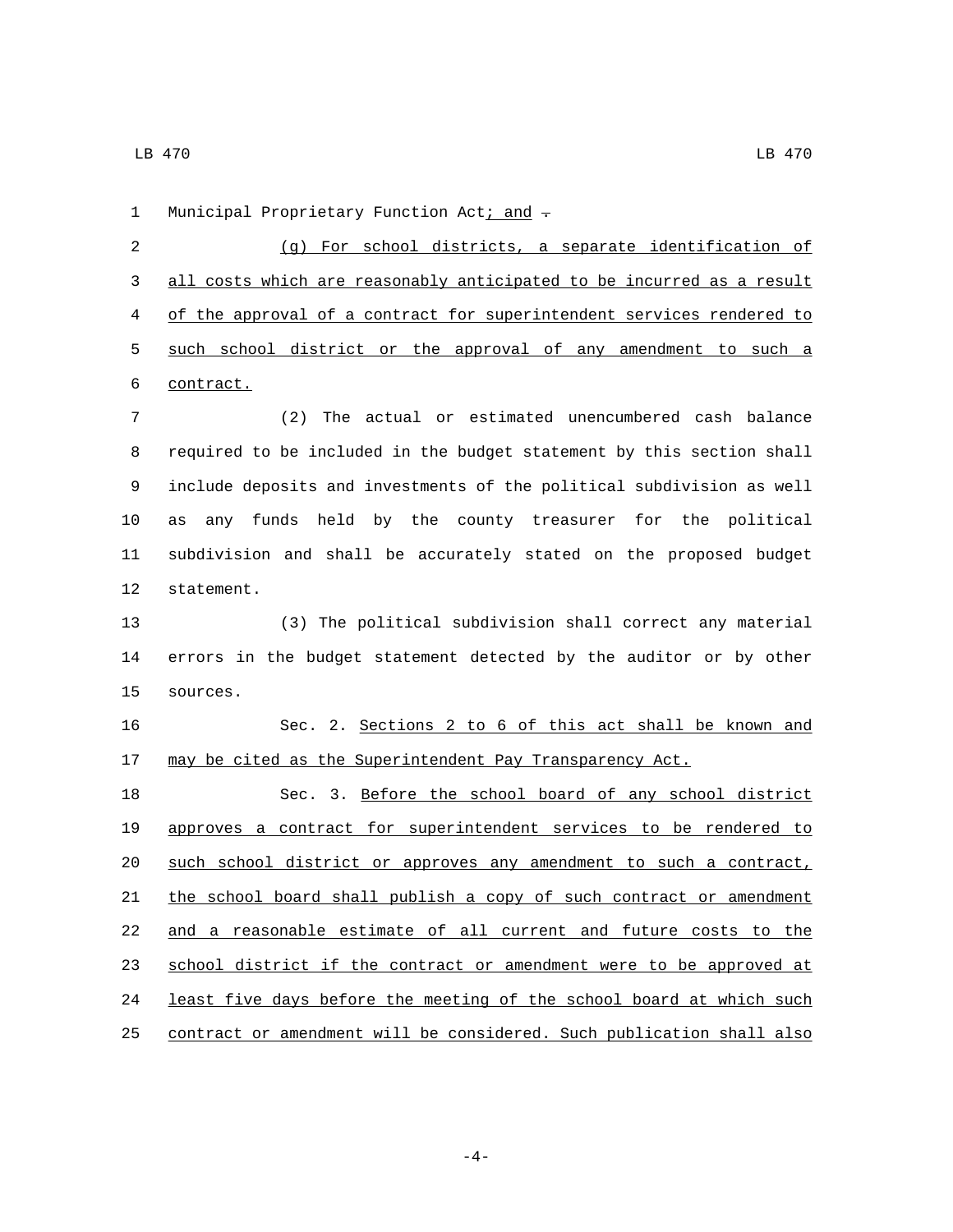| $\mathbf{1}$ | specify the date, time, and place of the public meeting at which the  |
|--------------|-----------------------------------------------------------------------|
| 2            | contract or amendment will be considered. Electronic publication on   |
| 3            | the web site of the school district shall satisfy the requirement of  |
| 4            | this section if such electronic publication is prominently displayed  |
| 5            | and allows public access to the entire contract or amendment.         |
| 6            | Sec. 4. After approval of a contract for superintendent               |
| 7            | services or any amendment to such a contract, the approving school    |
| 8            | board shall file a copy of such contract or amendment with the State  |
| 9            | Department of Education by the next succeeding August 1. The          |
| 10           | department shall have no duty to review such contracts or amendments  |
| 11           | but shall publicly post all such contracts or amendments received on  |
| 12           | the web site of the department.                                       |
| 13           | Sec. 5. If the school board of any school district fails              |
| 14           | to timely file a copy of an approved contract for superintendent      |
| 15           | services or an approved amendment to such a contract with the State   |
| 16           | Department of Education as required in section 4 of this act, the     |
| 17           | Commissioner of Education, after notice to the school board and an    |
| 18           | opportunity to be heard, shall direct that any state aid granted      |
| 19           | pursuant to the Tax Equity and Educational Opportunities Support Act  |
| 20           | to the school district be withheld until such time as the contract or |
| $21\,$       | amendment is received by the department. In addition, the             |
| 22           | commissioner shall direct the county treasurer to withhold all school |
| 23           | money belonging to the school district until such time as the         |
| 24           | commissioner notifies the county treasurer of receipt of such         |
| 25           | contract or amendment. The county treasurer shall withhold such       |